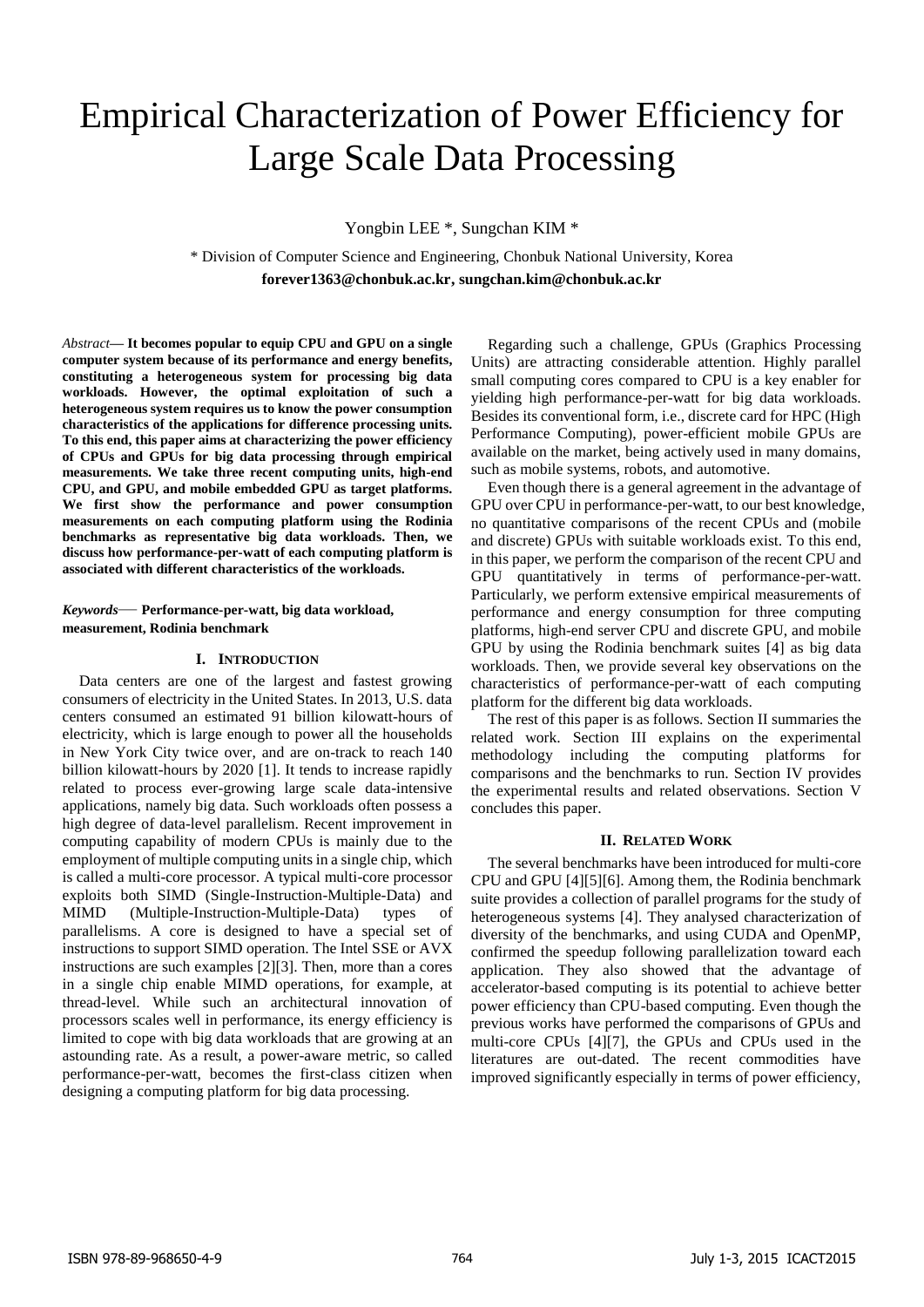and the analysis with the recent platforms has not performed yet.

# <span id="page-1-0"></span>**III.BACKGROUND AND EVALUATION METHODOLOGY**

## *A. GPGPU*

A GPGPU (General-Purpose Graphics Processing Units), or GPU in short, utilizes a GPU to perform general purpose computation in applications that are traditionally done by a CPU. In this study, we used a Kepler architecture-based GPU [\[8\].](#page-3-4) A plurality of parallelism is present in the GPU, which in turn is also a multi-core processor. The GPU has 13 to 15 cores, each of which is called an SMX (Next Generation Streaming Multiprocessor). Each of the SMX units features 192 singleprecision CUDA cores and has fully pipelined floating-point and integer arithmetic logic units. The SMX schedules threads in groups of 32 parallel threads, called warps. Each SMX has four warp schedulers and eight instruction dispatch units, allowing four warps to be issued and executed concurrently.

GPUs are programmed using CUDA [\[9\],](#page-3-5) which is an extension of C with slightly syntactical additions and run-time API and library.

## *B. Rodinia Benchmark Suite*

We use the Rodinia benchmark suite [\[4\],](#page-3-2) which is a collection of benchmarks for parallel processing on heterogeneous computing platforms. The latest version of Rodinia contains 31 parallel applications from various domains such as medical imaging, bioinformatics, data mining, and scientific computing. Parallelizable part of each application is implemented using both multi-core CPU and GPU. The multicore implementation employs OpenMP (Open Multi-Processing) [\[10\],](#page-3-6) which is an API that supports multi-platform shared memory multiprocessing programming in C, C++, and Fortran used on multicore CPUs. On the other hand, the GPU implementation is available in CUDA and OpenCL (Open Computing Language) [\[11\],](#page-3-7) which is a programming language for heterogeneous systems including GPUs.

## *C. Experiment Setups*

[Table 1](#page-1-2) shows the architectural parameters for the three computing platforms under consideration in this study. We use a quad-core Intel i7 processor with the simultaneous hardware multithreading enabled, thus eight cores are seen by users. As a discrete GPU, we use NVIDIA GTX Titan Black that is one of high-end GPUs available on the market. For a mobile GPU, we chose NVIDIA Tegra K1 [\[12\],](#page-3-8) which is a System-on-chip that has a quad-core ARM Cortex A15 CPU and a Kepler GPU with 192 CUDA cores. In the experiment, we used the Jetson TK1 development board [\[13\]](#page-3-9) for the Tegra K1 that runs CUDA programs on a complete Linux distribution.

[Table 2](#page-1-3) provides the descriptions on the application domain, input data size, and parallelism exhibited on GPU of the benchmarks chosen from the Rodinia suites for the evaluation. Note that some benchmarks are excluded from the study as the input data of the benchmarks is too small to reasonably measure the performance of the high-end CPU and GPU.

The power consumptions of the benchmarks were obtained from instrumental measurement using a digital multimeter. Because it is difficult to specifically measure the power consumption of processing units and memory from the target

systems, we use a simple scheme for measuring power consumption. The measurement was performed at the power supply, meaning that we obtain the power consumption of the entire system. To consider the power consumption due to the execution of the benchmarks only, we first measure the power consumption of the system when it is idling, and then subtract the idle power from the power consumption measured while the system is busy for running the benchmarks.

|  |  | TABLE 1. PARAMETERS FOR THREE COMPUTING PLATFORMS. |
|--|--|----------------------------------------------------|
|--|--|----------------------------------------------------|

<span id="page-1-2"></span>

| Platforms                                                              | Parameter                          | Value                |  |
|------------------------------------------------------------------------|------------------------------------|----------------------|--|
| <b>CPU</b><br>(Intel i7)                                               | $# \; \text{cores}$                | 8                    |  |
|                                                                        | Core clock                         | 3.20GHz              |  |
|                                                                        | Peak throughput (single-precision) | 102.4GFLOPS          |  |
|                                                                        | Cache size $(L1/L2/L3)$            | (32KB/256KB/8,192KB) |  |
|                                                                        | Main memory size                   | 12,295MB             |  |
|                                                                        | Main memory bandwidth              | 25.6GB/s             |  |
|                                                                        | PCI-e version                      | 2.0                  |  |
| <b>Discrete</b><br><b>GPU</b><br>(NVIDIA<br><b>GTX</b> Titan<br>Black) | # <b>S</b> MXs                     | 15                   |  |
|                                                                        | # CUDA cores                       | 2,688                |  |
|                                                                        | Core clock                         | 889MHz               |  |
|                                                                        | Peak throughput (single-precision) | 4,494GFLOPS          |  |
|                                                                        | Main memory size                   | 6.291MB              |  |
|                                                                        | Main memory bandwidth              | 336GB/s              |  |
|                                                                        | $#$ SMXs                           |                      |  |
| Mobile GPU                                                             | # CUDA cores                       | 192                  |  |
| (NVIDIA                                                                | Core clock                         | 852MHz               |  |
| Tegra K1)                                                              | Peak throughput (single-precision) | 365GFLOPS            |  |
|                                                                        | Main memory size                   | 1,048MB              |  |
|                                                                        | Main memory bandwidth              | 17GB/s               |  |

TABLE 2. SELECTED BENCHMARKS FROM THE RODINIA SUITES.

<span id="page-1-3"></span>

| <b>Benchmark</b><br>(Abbreviation)   | Dwarves                 | Domains                         | Input data<br>size (KB) | # threads per<br>GPU run |
|--------------------------------------|-------------------------|---------------------------------|-------------------------|--------------------------|
| $B+Tree(BT)$                         | Graph Traversal         | Search                          | 6889                    | 1,536,000                |
| <b>Breadth-First</b><br>Search (BFS) | Graph Traversal         | Graph<br>Algorithms             | 262                     | 1,000,448                |
| K-means (KM)                         | Dense Linear<br>Algebra | Data Mining                     | 61223                   | 65,536                   |
| Needleman-<br>Wunsch (NW)            | Dynamic<br>Programming  | <b>Bioinformatics</b>           | 16777                   | 2,048                    |
| Particle Filter<br>(PF)              | <b>Structured Grid</b>  | Medical<br>Imaging              | 104858                  | 1,024                    |
| <b>Back Propagation</b><br>(BP)      | Unstructured<br>Grid    | Pattern<br>Recognition          | 2000                    | 1,048,576                |
| <b>Heart Wall</b><br>(HW)            | <b>Structured Grid</b>  | Medical<br>Imaging              | 50762                   | 13,056                   |
| Streamcluster<br>(SC)                | Dense Linear<br>Algebra | Data Mining                     | 524                     | 65,536                   |
| LU Decomposition<br>(LUD)            | Dense Linear<br>Algebra | Linear Algebra                  | 262                     | 976                      |
| LavaMD (MD)                          | N-Body                  | Molecular<br>Dynamics           | 8                       | 128,000                  |
| Myocyte (MC)                         | <b>Structured Grid</b>  | <b>Biological</b><br>Simulation | 3                       | 64                       |
| $SRAD_v1(SR_v1)$                     | <b>Structured Grid</b>  | Image                           | 91966                   | 230,400                  |
| $SRAD_v2(SR_v2)$                     |                         | Processing                      | 134218                  | 4,194,304                |

#### **IV. EVALUATION RESULTS**

<span id="page-1-1"></span>In this section, we provide the performance and power consumption of the benchmarks on the computing platforms under consideration and several observations to draw characteristics on performance-per-watt for the different platforms and workloads.

[Figure 1\(](#page-2-1)a) and (b) show the power consumptions and data processing rate of the benchmarks on four different ways, CPU with a single thread and 8 threads, discrete GPU, and mobile GPU, respectively. First of all, the mobile GPU consumes less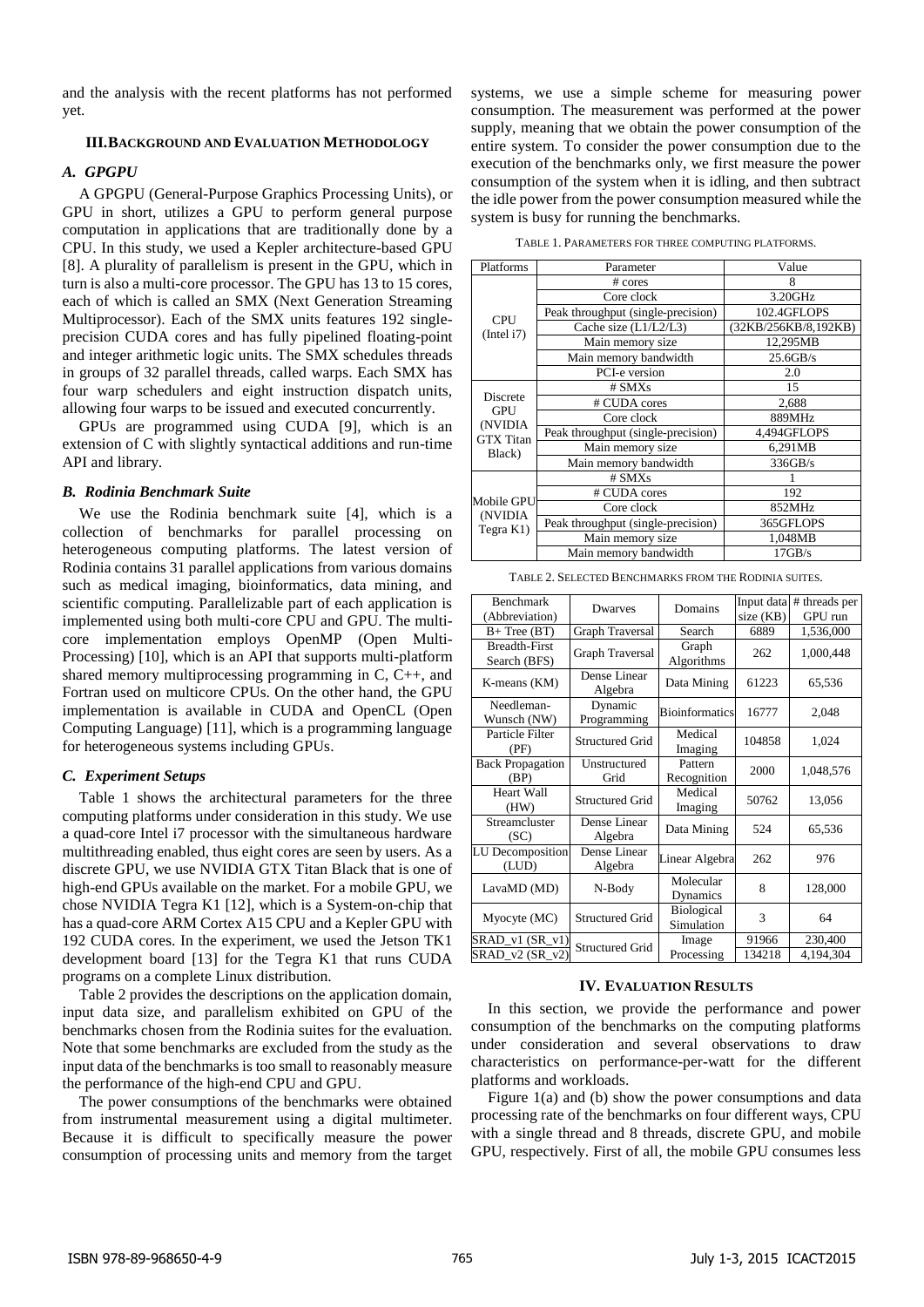

<span id="page-2-1"></span>Figure 1. Comparison of the three platforms for running the benchmarks in terms of (a) power and (b) data processing rate normalized to the case of the CPU with a single thread.

energy than the CPUs and discrete GPU for all the benchmarks except for MC, which will be explained later. On the other hand, the discrete GPU consumes energy the most over the CPU and the mobile GPU. Note that the power consumption of the mobile GPU is less than 5W throughout all the benchmarks. Overall, the mobile GPU is up to 30x and 7x power-efficient compared to the discrete GPU and the CPUs.

Data processing rates normalized to that of the CPU with a single thread are shown in [Figure 1\(](#page-2-1)b). Interestingly, not all benchmarks are best performed with the discrete GPU. PF, BP, SR v2, and MC are such examples. On the other hand, the performance of the mobile GPU is comparable with that of the 8-threaded CPU in several benchmarks such as BT, HW, LUD, MD, and SR\_v1.

Performance-per-watt, i.e., data processing rate per watt, of each benchmark is depicted in [Figure 2.](#page-3-10) The mobile GPU outperforms others except for the MC and MD benchmarks. There is, however, no consistent tendency on the power efficiencies of the CPU and the discrete GPU, which depends on the benchmarks. The BT benchmark is a typcial case where the mobile GPU is the most energy-efficient. Performance-perwatt of the discrete GPU is only 75 KB/s per W while it is 1206 KB/s per W with the mobile GPU consuming 5.34W on average.

On other hand, the MC benchmark is best performed with the CPU unlike other benchmarks. This is due to limited parallelism in the benchmark. In particular, up to 64 threads are created for running the benchmarks, providing enough parallelism with the CPU. This degree of parallelism, however, remains the same when applied to the GPUs. Given that even the mobile GPU is capable of processing 192 simultaneous threads at least, such a limitation in parallelism severely restricts the exploitation of the compute capability of the GPUs. The problem becomes worse with the discrete GPU that is designed to execute 2K threads at the same time.

Another exceptional observation is found in the MD benchmark, where the GPUs are significantly energy-efficient compared to the CPU. This is because the benchmark has abundant parallelism in opposite to the MC benchmark. Furthermore, the input data of the benchmark is very small so that the overhead for transferring input data to the GPU devices is almost negligible. As a result, the most of execution time is consumed by the computation using the GPUs.

#### **V. CONCLUSIONS**

<span id="page-2-0"></span>The study provides the performance and power characterization of recent multi-core CPUs and GPUs using the Rodinia benchmarks as representative workloads of parallel programs. Several key observations were made through the extensive measurements. Overall, using GPUs promises better performance-per-watt compared to the case of CPUs as more